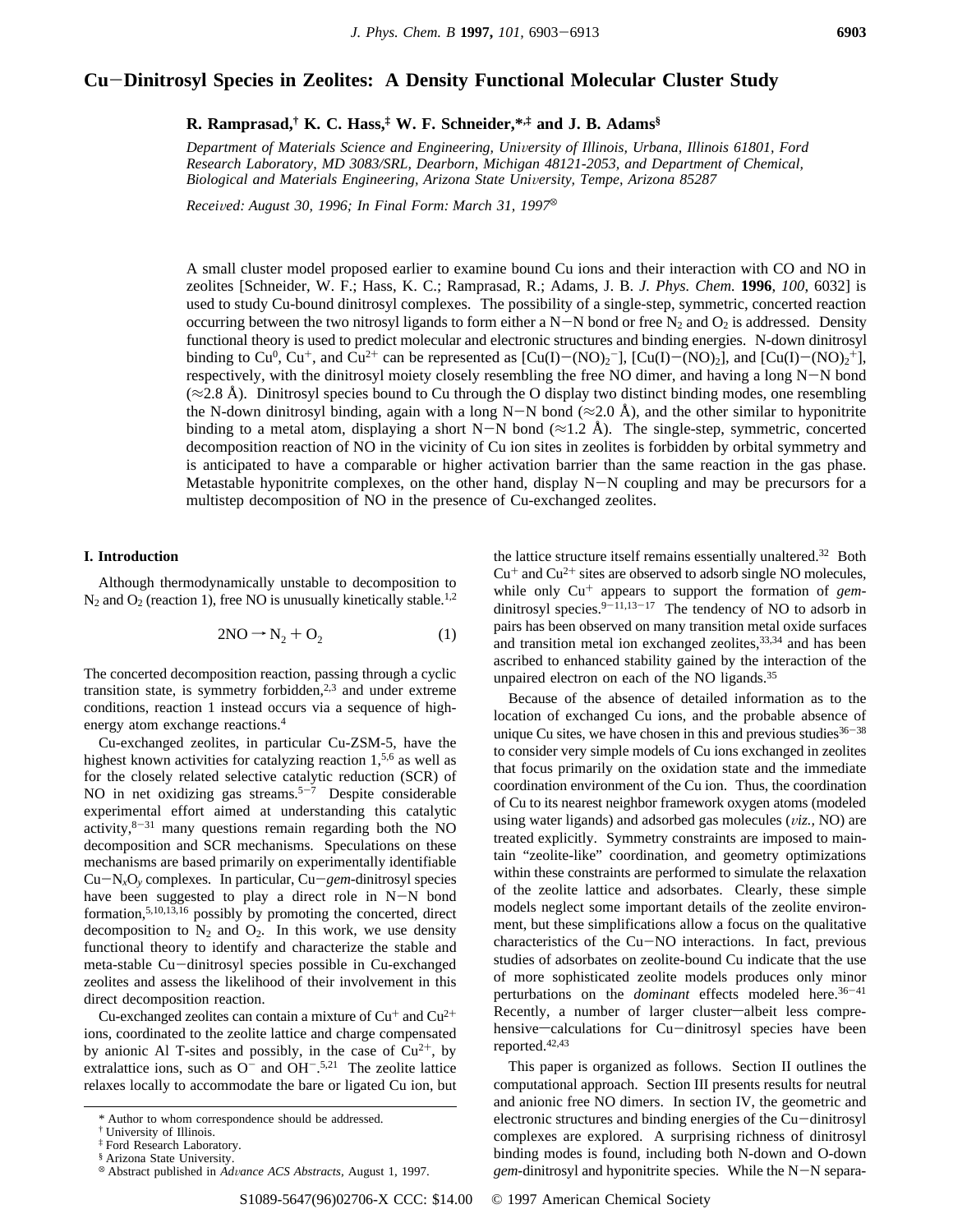

**Figure 1.** Schematic structures of Cu-bound dinitrosyl  $\left[ Cu(H_2O)_{x^-}\right]$  $(NO)_2$ <sup>*n*+</sup> (A = N, B = O) and  $[Cu(H_2O)_x(ON)_2]^{n^+}$  (A = O, B = N) complexes for  $x = 0, 1, 2,$  or 4.

tion in the dinitrosyl complexes is always  $\geq 2$  Å, it is only 1.2-1.3 Å in the hyponitrite-like complexes. In section V, the basic features of the Cu-dinitrosyl equilibrium geometries are explained. Finally, in section VI, we review the symmetryforbidden nature of the concerted decomposition of free NO to  $N_2$  and  $O_2$  and consider whether the N-down or O-down binding of the NO to a zeolite-bound Cu ion can catalyze this reaction or otherwise promote the formation of an N-N bond.

## **II. Computational Details**

Calculations were performed using the Amsterdam Density Functional (ADF)<sup>44</sup> code with all options as chosen in ref 38. A split-valence plus polarization Slater orbital basis set was used for all main group elements, and a double-zeta s and p and triplezeta d Slater orbital basis was used for Cu. Unless otherwise stated, equilibrium geometries were obtained within the local spin density approximation (LSDA)<sup>45</sup> by gradient optimizations. Geometries were considered converged when the maximum and the rms forces were less than 0.001 hartrees/bohr. Improved binding and orbital energies were obtained in all cases by the inclusion of Becke exchange<sup>46</sup> and Perdew correlation<sup>47</sup> gradient corrections (BP86), usually in single-point calculations at the LSDA geometries. A reasonably conservative integration mesh parameter (which controls the accuracy of the Hamiltonian matrix elements) of 4.5 was used throughout.<sup>48</sup>

The model Cu-dinitrosyl complexes considered here are sketched in Figure 1. They are of the general form  $\left[\text{Cu}(H_2O)\right]_x$ - $(NO)_2]^{n^+}$ ,  $x = 0, 1, 2, 4, n = 0-2$ , for N-down binding of the two nitrosyl ligands to Cu, and  $[Cu(H<sub>2</sub>O)<sub>x</sub>(ON)<sub>2</sub>]<sup>n+</sup>$  for O-down binding. All complexes were constrained to  $C_{2v}$  symmetry (except  $[Cu(NO)_2]^{n+}$ ,  $n = 0-2$ , for which the possible  $D_{\infty h}$  linear geometry, not shown in Figure 1, was also examined) and were assigned a 0,  $1+$ , or  $2+$  charge. The actual coordination of Cu ions to framework oxygen atoms in high-silica zeolites like Cu-ZSM-5 is not firmly established. Available theoretical<sup>36,37,39</sup> and experimental<sup>28-31</sup> evidence suggests that  $Cu<sup>+</sup>$  prefers to be coordinated to about two framework oxygen atoms and  $Cu^{2+}$ prefers a somewhat higher coordination. In the present study, we consider a range of possible coordination of Cu to framework oxygen, both to examine trends that accompany increasing Cu coordination and because of the uncertainties in the Cu environment in zeolites. Cu was coordinated to 0, 1, 2, or 4 water ligands, with the plane of the dinitrosyl species between adjacent water ligands  $(x > 1)$  or between O-H vectors  $(x = 1)$ 1).<sup>49</sup> For several selected cases, the  $C_{2v}$  symmetry constraint was relaxed so that the two nitrosyl ligands become symmetry inequivalent. In such cases, the complexes reverted back to the  $C_{2v}$  structures, indicating a preference for this symmetry.

#### **III. Neutral and Anionic NO Dimers**

The spontaneous dimerization of NO has been observed in both condensed and gas phases;  $50-52$  experimental estimates for the dissociation energy of free  $(NO)_2$  (to two NO molecules) range between 1.5 and 3.7 kcal mol<sup>-1</sup>.<sup>51,53,54</sup> This very weak interaction is difficult to describe theoretically, with results varying significantly with the type of electron correlation treatment.55-<sup>58</sup> Experimental estimates of the geometry vary significantly with the type of experiment,<sup>51,52</sup> and some uncertainty even exists as to whether the ground state of the dimer is a singlet or triplet.55 In Table 1, we list the BP86 geometries and dissociation energies (with respect to the NO  $(^{2}\Pi)$  + NO (<sup>2</sup> $\Pi$ ) asymptote) for the singlet (<sup>1</sup> $A_1$ ) and the triplet (<sup>3</sup> $B_1$ ) states of the *cis* and *trans* forms of (NO)2. The *cis*-triplet state is found to be the most stable, with the *cis*-singlet about 5 kcal  $mol<sup>-1</sup>$  higher in energy. As shown on the left side of Figure 2 for the *cis*-triplet, the NO dimer electronic structure derives primarily from symmetric and antisymmetric combinations of individual NO levels, with some mixing between 5*σ* and inplane  $1\pi$  levels. For instance, the  $\pi_1$  and  $\pi_4$  levels are the symmetric and antisymmetric combinations of the in-plane NO  $2\pi$  levels, respectively, and the  $\pi_2$  and  $\pi_3$  levels are those of the out-of-plane NO  $2\pi$  levels. Most of the structures exhibit long N-N separations ( $\approx$ 2 Å), reflecting the net weak bonding mediated by the NO  $2\pi$  combinations. For comparison, typical N-N single, double and triple bond separations are 1.45 Å (in  $N_2H_4$ ), 1.21 Å (in  $N_2F_2$ ), and 1.09 Å (in  $N_2$ ), respectively.<sup>61</sup> The one exception to the long N-N separation is the  ${}^{1}A_{g}$  *trans* structure, whose electronic structure derives from double occupation of one of the out-of-plane NO  $2\pi$  combinations. The geometric parameters and the relative ordering and magnitude of energies for the different structures are in good agreement with earlier density functional studies.<sup>55,59</sup>

Reduction of  $(NO)_2$  by one or two electrons considerably alters both its electronic and geometric structures. The BP86 optimized geometries and relative energies for the *cis* and *trans* forms of  $N_2O_2$ <sup>-</sup> and  $N_2O_2$ <sup>2-</sup> are listed in Table 1. To our knowledge, the only previously reported study of these anions is for the higher energy NNO<sub>2</sub><sup>-</sup> geometric isomer.<sup>60</sup> *Trans*- $N_2O_2$ <sup>-</sup> is more stable than the *cis* conformer, while the opposite is true for  $N_2O_2^{2-}$ . The N-N bond lengths of  $N_2O_2^{-}$  and  $N_2O_2^{2-}$  are typical of metal hyponitrites  $(1.2-1.3 \text{ Å})$ ,<sup>50,62</sup> and are considerably shorter than that in the neutral dimer. We focus here on the *cis* forms relevant to the Cu systems discussed below.

The electronic structure of  $cis$ <sup>-3</sup>B<sub>1</sub> N<sub>2</sub>O<sub>2</sub><sup>-</sup>, shown schematically in the center of Figure 2, is obtained by adding a second electron to the  $\pi_1$  orbital of (NO)<sub>2</sub>; this reduction drives a decrease in  $N-N$  separation (to 1.48 Å) and increase in  $N-O$ separations consistent with the character of the  $\pi_1$  level. The largely  $N-N$  antibonding  $2b_2$  level is driven up in energy by the decrease in N-N separation, and transfer of an electron from this to the  $2b_1$  orbital generates the  ${}^2B_2$  state, which has an even shorter optimal N-N separation (1.23 Å) and longer N-O separations. Reduction by a second electron produces the closed-shell  $cis$ -N<sub>2</sub>O<sub>2</sub><sup>2-</sup> (hyponitrite) anion, shown on the right of Figure 2. In all these anions, electron density accumulates on the O centers, in particular in the  $2b<sub>2</sub>$  level, which rehybridizes in such a fashion to make it ideally suited to interact with the d orbitals of a chelated metal atom. In fact, as we will see in subsequent sections, an electron-rich metal center can drive the reduction of two O-down NO ligands and the formation of a short  $N-N$  bond. The charge accumulation at the O centers, and accompanying decrease in N-N separation,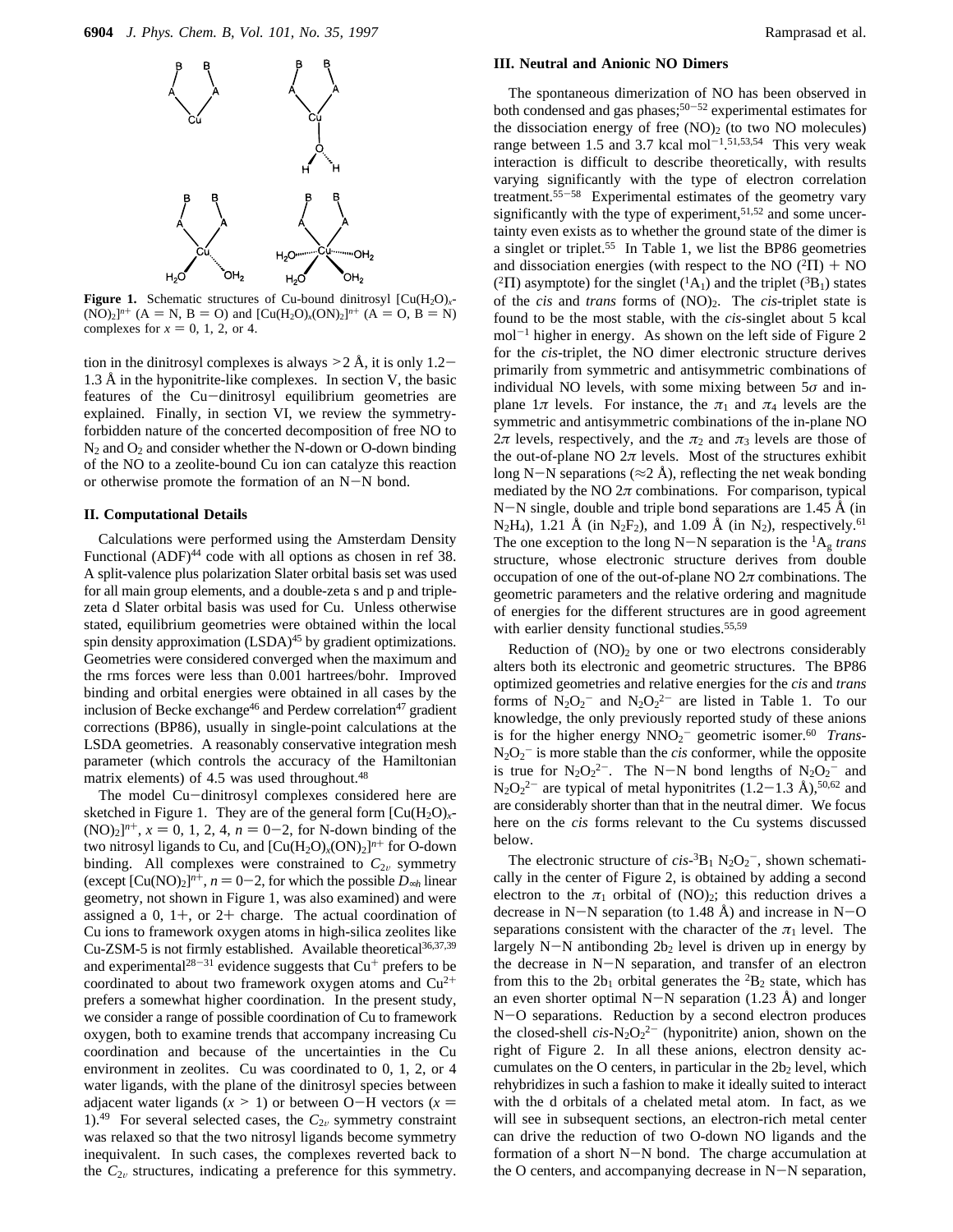**TABLE 1:** Calculated Properties (BP86) for the *cis* and *trans* Forms of Free  $(NO)_2$ ,  $N_2O_2^-$ , and  $N_2O_2^2^-$ : Bond Lengths in **Angstroms, Bond Angles in Degrees, and Energies in kcal mol**-**<sup>1</sup>**

|         | $cis$ -(NO) <sub>2</sub> |              | <i>trans</i> - $(NO)$ , |         | $cis$ -N <sub>2</sub> O <sub>2</sub> <sup>-</sup> |             | trans- $N_2O_2$ <sup>-</sup> | $cis-N2O22$    | trans- $N_2O_2^{2-}$ |                       |
|---------|--------------------------|--------------|-------------------------|---------|---------------------------------------------------|-------------|------------------------------|----------------|----------------------|-----------------------|
|         | 'A                       | $\rm{^{3}B}$ | $^{\prime}A_{\sigma}$   | $^3A_u$ | Άσ                                                | $^{2}B_{2}$ | $^{2}B_{1}$                  | ${}^2A_\sigma$ | <sup>1</sup> A       | $^{\prime}A_{\sigma}$ |
| $N-N$   | 2.080                    | 2.049        | .986                    | .979    | 1.196                                             | .228        | l.481                        | .316           | 1.310                | 1.311                 |
| $N-O$   | 1.165                    | .167         | .170                    | 1.167   | 1.225                                             | 1.348       | 1.271                        | .295           | 1.398                | 1.414                 |
| $N-N-O$ | 97.1                     | 108.1        | 107.5                   | 112.1   | 146.8                                             | 117.3       | 114.4                        | 121.7          | 121.7                | 112.1                 |
|         | $-14^a$                  | $-19a$       | $-8^a$                  | $-18^a$ | $-11^a$                                           | $+9b$       | $+2b$                        |                |                      | $+2^c$                |

*a* Energy of reaction  $2NO \rightarrow (NO)_2$ . *b* Energy relative to <sup>2</sup>A<sub>g</sub> *trans*-N<sub>2</sub>O<sub>2</sub><sup>-</sup>. *c* Energy relative to <sup>1</sup>A<sub>1</sub> *cis*-N<sub>2</sub>O<sub>2</sub><sup>2-</sup>.



**Figure 2.** Schematic molecular orbital diagrams for  ${}^{3}B_{1}$  *cis*-(NO)<sub>2</sub> (left),  ${}^{3}B_{1}$  *cis*-N<sub>2</sub>O<sub>2</sub><sup>-</sup> (center), and  ${}^{1}A_{1}$  *cis*-N<sub>2</sub>O<sub>2</sub><sup>2</sup> (right). Levels below those indicated by arrows are all doubly occupied, and those above are empty.

is perhaps best illustrated by the Lewis diagrams for the neutral dimer and hyponitrite anion:



#### **IV. Minimum Energy Structures for Cu**-**Dinitrosyl Complexes**

**A. N-Down Structures.** We now examine the equilibrium geometries, electronic structure, and binding energies of N-down Cu-dinitrosyl complexes ( $[Cu(H<sub>2</sub>O)<sub>x</sub>(NO)<sub>2</sub>]<sup>n+</sup>$ ,  $n = 0, 1, 2$ ). The high degree of covalency in the  $Cu - (NO)_2$  interaction makes assignment of the Cu oxidation state in these complexes somewhat ambiguous. Using the notation of Enemark and Feltham,<sup>36,64</sup> the dinitrosyl systems with overall charges of 0, 1+, and 2+ can be described as  ${Cu(NO)<sub>2</sub>}<sup>13</sup>$ ,  ${Cu(NO)<sub>2</sub>}<sup>12</sup>$ , and  ${Cu(NO)<sub>2</sub>}<sup>11</sup>$ , respectively, where the superscript indicates the total number of electrons in the Cu d and NO 2*π* levels. For each electron count we consider first the bare  $\left[\text{Cu}(\text{NO})_2\right]^{n+}$ complexes, which illustrate the essential features of the Cu- $(NO)_2$  interactions, and then consider the peturbations introduced by including water ligands. The important structural parameters

for these complexes are summarized in Table 2. In all cases examined here, the two NO ligands adopt equivalent conformations; that is, we find no tendency for formation of a mixed linear-bent dinitrosyl complexes such as those found for early transition metal dinitrosyl species.<sup>65-68</sup>

 $[Cu(H_2O)_x(NO)_2]^{2+}$ . Both linear  $(D_{\infty h})$  and bent  $(C_{2v})$  [Cu- $(NO)_2$ <sup>2+</sup> minima exist, with the latter more stable by 5.0 kcal  $mol^{-1}$ . A curious feature of the bent structure is a leaning inward of the two NO ligands toward each other, so that the  $O-O$  separation is less than the N-N separation; the latter separation is even longer than in free  $(NO)<sub>2</sub>$ . This bonding motif persists in all the N-down dinitrosyl species considered here, and we will consider its origin in section V. Only the bent structure persists when additional ligands are added to Cu, and we focus on this conformation. The electronic structure of  ${}^{2}A_{1}$  $[Cu(NO)<sub>2</sub>]^{2+}$  (Figure 3a) is strikingly similar to that of the free NO dimer, with the Cu d levels inserted between orbitals of NO  $5\sigma/1\pi$  and of NO  $2\pi$  origin. A single electron is transferred to the Cu d from the NO  $2\pi$  manifold, reflecting a partial reduction of Cu and oxidation of the NO ligands, accompanied by a shortening of the N-O bond. The electronic structure can thus be represented as  $[Cu(I) - (NO)<sub>2</sub><sup>+</sup>]$ . A similar reduction of  $Cu^{2+}$  by a single NO ligand has been noted previously.<sup>36</sup>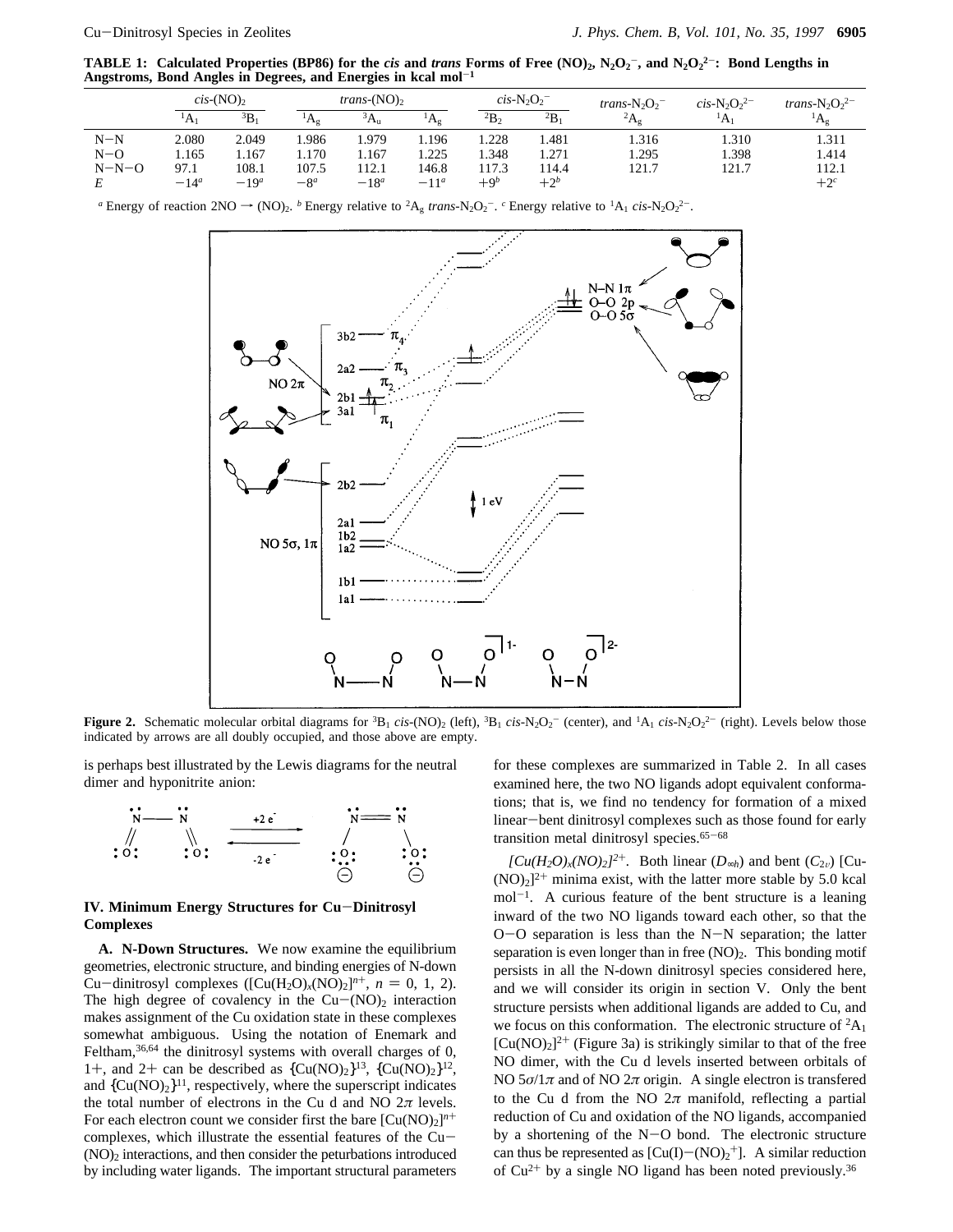**TABLE 2: Selected LSDA Geometric Parameters, Cu d Population and BP86 Fragmentation Energies for [Cu(H2O)***x***(NO)2]***<sup>n</sup>*<sup>+</sup> **Complexes: Bond Lengths in Angstroms, Bond Angles in Degrees, and Energies in kcal mol**-**<sup>1</sup>**

| <u> Dona Bengeno in Tingoetomoj Dona Tingres in Degreesj ana Birelgies in near mol</u> |                                 |        |       |       |       |                               |              |          |           |          |
|----------------------------------------------------------------------------------------|---------------------------------|--------|-------|-------|-------|-------------------------------|--------------|----------|-----------|----------|
|                                                                                        | state                           | $Cu-N$ | $N-N$ | $N=0$ | $O-O$ | $Cu-OH$                       | $N - Cu - N$ | $Cu-N-O$ | Cu d pop. | $E^a$    |
|                                                                                        |                                 |        |       |       |       | $Cu^{2+}$ Systems $(n = 2)^b$ |              |          |           |          |
| $x = 0$                                                                                | <sup>2</sup> $\Pi$ <sub>g</sub> | 1.855  | 3.710 | 1.102 | 5.914 |                               | 180.0        | 180.0    | 9.65      | $-216.4$ |
| $x = 0$                                                                                | ${}^2A_1$                       | 1.959  | 3.688 | 1.103 | 2.866 |                               | 140.6        | 142.0    | 9.68      | $-221.4$ |
| $x=1$                                                                                  | ${}^2A_1$                       | 1.968  | 2.778 | 1.111 | 2.698 | 1.896                         | 89.8         | 133.0    | 9.59      | $-271.7$ |
| $x = 2$                                                                                | ${}^2A_1$                       | 1.987  | 2.713 | 1.116 | 2.499 | 1.954                         | 86.1         | 131.5    | 9.55      | $-311.8$ |
| $x = 4$                                                                                | ${}^2A_1$                       | 2.028  | 2.735 | 1.121 | 2.470 | 2.163                         | 84.8         | 130.8    | 9.65      | $-350.7$ |
|                                                                                        |                                 |        |       |       |       | $Cu^+$ Systems $(n = 1)$      |              |          |           |          |
| $x = 0$                                                                                | $^1A_1$                         | 1.947  | 2.865 | 1.141 | 2.274 |                               | 94.8         | 117.6    | 9.67      | $-68.2$  |
| $x=1$                                                                                  | $^1A_1$                         | 1.926  | 2.713 | 1.147 | 2.223 | 1.935                         | 89.6         | 122.9    | 9.63      | $-99.6$  |
| $x = 2$                                                                                | $^1A_1$                         | 1.899  | 2.642 | 1.153 | 2.216 | 2.032                         | 88.2         | 125.3    | 9.58      | $-118.5$ |
| $x = 4$                                                                                | $^1A_1$                         | 1.903  | 2.656 | 1.158 | 2.231 | 2.218                         | 88.5         | 125.2    | 9.62      | $-129.9$ |
| $x = 0$                                                                                | $3\Sigma_g$ -                   | 1.732  | 3.464 | 1.138 | 5.740 |                               | 180.0        | 180.0    | 9.53      | $-68.4$  |
| $x = 0$                                                                                | ${}^{3}B_1$                     | 1.871  | 2.816 | 1.146 | 2.626 |                               | 98.5         | 126.0    | 9.65      | $-59.6$  |
| $x=1$                                                                                  | ${}^{3}B_1$                     | 1.861  | 2.618 | 1.149 | 2.492 | 1.933                         | 89.4         | 132.2    | 9.62      | $-94.7$  |
| $x = 2$                                                                                | ${}^3B_1$                       | 1.870  | 2.619 | 1.154 | 2.455 | 2.046                         | 88.8         | 131.5    | 9.60      | $-113.3$ |
| $x = 4$                                                                                | ${}^3B_1$                       | 1.921  | 2.613 | 1.159 | 2.356 | 2.237                         | 85.7         | 130.8    | 9.66      | $-123.0$ |
|                                                                                        |                                 |        |       |       |       | $Cu^{0}$ Systems $(n = 0)$    |              |          |           |          |
| $x = 0$                                                                                | ${}^2\Pi_u$                     | 1.679  | 3.358 | 1.176 | 5.710 |                               | 180.0        | 180.0    | 9.45      | $-58.9$  |
| $x = 0$                                                                                | $^{2}B_1$                       | 1.874  | 2.904 | 1.184 | 2.244 |                               | 101.6        | 113.0    | 9.65      | $-59.3$  |
| $x=1$                                                                                  | $^{2}B_{1}$                     | 1.869  | 2.730 | 1.189 | 2.182 | 2.011                         | 93.8         | 119.8    | 9.65      | $-70.3$  |
| $x = 2$                                                                                | $^{2}B_{1}$                     | 1.860  | 2.704 | 1.194 | 2.192 | 2.171                         | 93.3         | 121.0    | 9.64      | $-75.9$  |
| $x = 4$                                                                                | ${}^2B_1$                       | 1.887  | 2.689 | 1.196 | 2.237 | 2.312                         | 90.9         | 123.7    | 9.64      | $-76.7$  |
|                                                                                        |                                 |        |       |       |       |                               |              |          |           |          |

*a* Energy of reaction Cu<sup>n+</sup> +  $xH_2O + 2NO \rightarrow [Cu(H_2O)_x(NO)_2]^{n^+}$ . *b* Energy referenced to spherically averaged Cu<sup>2+</sup> ion.





**Figure 3.** Molecular orbital diagrams for N-down dinitrosyl binding to bare  $Cu^{2+}$  (a),  $Cu^{+}$  (b), and  $Cu^{0}$  (c). For ease of interpretation, the orbitals are shifted vertically so that the top of the Cu d orbital manifolds have the same energy. Levels below those indicated by arrows are all doubly occupied, those above are empty, and those with a dominant Cu d component are indicated by bold lines.

The inclusion of additional oxygen coordination (as water ligands) at the Cu center does not alter this qualitative description of NO binding to  $Cu^{2+}$ . The water ligands donate

**TABLE 3: Successive BP86 N-Down NO Binding Energies and Isomerization Energies to O-Down Dinitrosyl and Hyponitrite Structures, in kcal mol**-**<sup>1</sup>**

|                                   | $+1st NOa$ | $+2$ nd NO <sup>b</sup>   | $\Delta E^c$ o-down | $\Delta E^d$ <sub>hypo</sub> |  |  |  |  |
|-----------------------------------|------------|---------------------------|---------------------|------------------------------|--|--|--|--|
| $Cu^{2+}$ Systems                 |            |                           |                     |                              |  |  |  |  |
| $Cu2+$                            | $-159$     | $-63$                     |                     |                              |  |  |  |  |
| $Cu(H2O)2+$                       | $-99$      | $-44$                     |                     |                              |  |  |  |  |
| $Cu(H2O)22+$                      | $-73$      | $-29$                     |                     |                              |  |  |  |  |
| $Cu(H2O)42+$                      | $-35$      | $-19$                     |                     |                              |  |  |  |  |
|                                   |            | $Cu$ <sup>+</sup> Systems |                     |                              |  |  |  |  |
| $Cu+$                             | $-35$      | $-34$                     | $+19$               | $+44$                        |  |  |  |  |
| $Cu(H2O)+$                        | $-35$      | $-25$                     | $+17$               | $+33$                        |  |  |  |  |
| $Cu(H2O)2$ <sup>+</sup>           | $-15$      | $-23$                     | $+17$               | $+31$                        |  |  |  |  |
| $Cu(H2O)4$ <sup>+</sup>           | $-16$      | $-18$                     | $+16$               | $+19$                        |  |  |  |  |
|                                   |            | $Cu0$ Systems             |                     |                              |  |  |  |  |
| Cu                                | $-27$      | $-33$                     |                     | $+6$                         |  |  |  |  |
| Cu(H <sub>2</sub> O)              | $-37$      | $-31$                     |                     | $-5$                         |  |  |  |  |
| Cu(H <sub>2</sub> O) <sub>2</sub> | $-35$      | $-35$                     |                     | $-5$                         |  |  |  |  |
| Cu(H <sub>2</sub> O) <sub>4</sub> | $-41$      | $-37$                     |                     | $-21$                        |  |  |  |  |

*a* Energy of reaction  $[Cu(H<sub>2</sub>O)<sub>x</sub>]<sup>n+</sup> + NO \rightarrow [Cu(H<sub>2</sub>O)<sub>x</sub>NO]<sup>n+</sup>; also$ see ref 63. *b* Energy of reaction  $[Cu(H<sub>2</sub>O)<sub>x</sub>(NO)]^{n+} + NO \rightarrow$  $\left[ \text{Cu}(H_2O)_{x}(NO)_2 \right]^{n^+}$ .  $\sim$  Energy difference between <sup>1</sup>A<sub>1</sub>  $\left[ \text{Cu}(H_2O)_{x}(ON)_2 \right]^{+}$ and <sup>1</sup>A<sub>1</sub> [Cu(H<sub>2</sub>O)<sub>x</sub>(NO)<sub>2</sub>]<sup>+</sup>. <sup>*d*</sup> Energy difference between <sup>3</sup>A<sub>2</sub>  $[Cu(H<sub>2</sub>O)<sub>x</sub>O<sub>2</sub>N<sub>2</sub>]<sup>n+</sup>$  and <sup>1</sup>A<sub>1</sub>  $[Cu(H<sub>2</sub>O)<sub>x</sub>(NO)<sub>2</sub>]<sup>n+</sup>$ .

additional charge to the  $Cu^{2+}$  center, decreasing somewhat its ability to accept electron density from the NO ligands, and the water-based levels mix with the Cu-based d levels, but the characterization as  $[(H_2O)_xCu(I) - (NO)_2^+]$  remains accurate. The NO bond lengths increase slightly with increasing coordination, reflecting the decreasing reducibility of the Cu center. The additional coordination also forces the two NO ligands closer together, decreasing both the N-N and O-O separations and the  $N-Cu-N$  angle. Further, the first and second NO binding energies decrease monotonically with increasing Cu coordination (Table 3).

The reduction of  $Cu^{2+}$  by NO has interesting implications for the successive binding energies of two NO ligands. As seen in Table 3, regardless of coordination, the first NO binds to  $[Cu(H<sub>2</sub>O)<sub>x</sub>]^{2+}$  (column 2) much more strongly than the second (column 3), due to significantly different electrostatic attractions: the first NO binds to a formally  $Cu^{2+}$  center, while the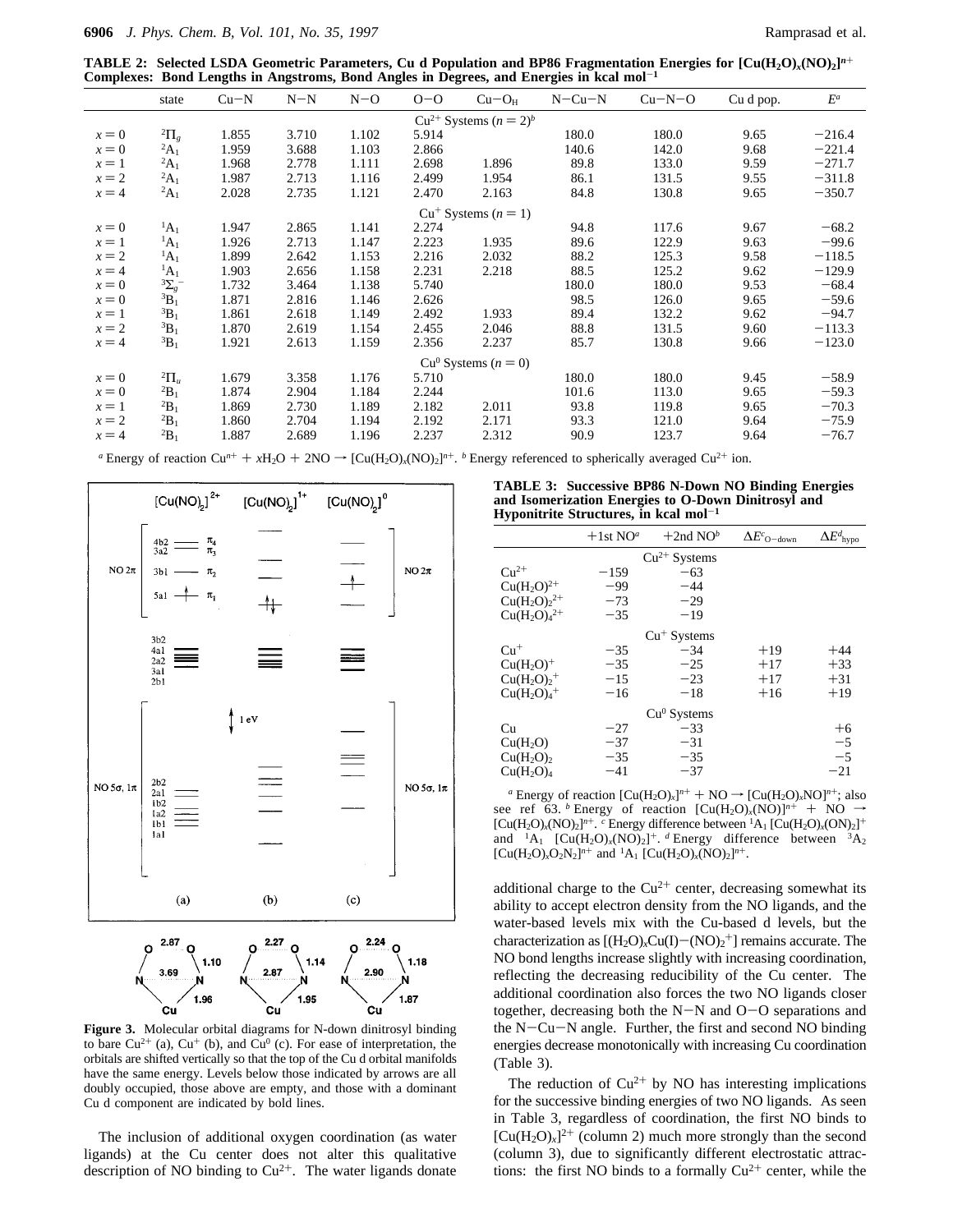**TABLE 4: Selected LSDA Geometric Parameters and BP86 Relative Energies for Cu**<sup>+</sup>**-Bound N-Down Dinitrosyl and O-Down Dinitrosyl and Hyponitrite Species for Model 1], Constrained to** *Cs* **Symmetry: Bond Lengths in Å, Bond Angles in Degrees, and Energies in kcal mol**-**<sup>1</sup>**

| species                                                      | state  | $Cu-A^a$      | $N-N$ | $N=0$          | $Cu-OH$ | $A-Cu-A^a$ | $Cu-A-Ba,b$    | $E^c$ |
|--------------------------------------------------------------|--------|---------------|-------|----------------|---------|------------|----------------|-------|
| $\left[\text{Al}(\text{OH})_4\text{Cu}(\text{NO})_2\right]$  | $A'^d$ | .866<br>l.875 | 2.604 | 1.165<br>1.162 | .956    | 88.2       | 126.4<br>126.1 |       |
| $\lceil \text{Al}(\text{OH})_4\text{Cu}(\text{ON})_2 \rceil$ | $A'^d$ | .996<br>.999  | 1.772 | 1.188<br>1.185 | .940    | 75.1       | 126.3<br>126.3 | 18    |
| $[AI(OH)4CuO2N2]$                                            | 3A''e  | .882<br>1.912 | .239  | 1.301<br>1.299 | .943    | 79.6       | 113.6<br>112.3 | 17    |

 $^a$  A = N for N-down complexes; A = O for O-down complexes.  $^b$  B = O for N-down complexes; B = N for O-down complexes. <sup>*c*</sup> Energy relative to  $[A(OH)_4Cu(NO)_2]$ . *d* Correlates to <sup>1</sup>A<sub>1</sub> under  $C_{2\nu}$  symmetry. *e* Correlates to <sup>1</sup>A<sub>2</sub> under  $C_{2\nu}$  symmetry.

second binds to effectively a Cu<sup>+</sup> ion. Previous work has demonstrated stronger NO binding to  $Cu^{2+}$  than to  $Cu^{+,36,37}$ The large disparity in first and second NO binding energies may in part account for the lack of experimental evidence for  $Cu^{2+}$ dinitrosyls in Cu-exchanged zeolites. In addition, the preference for high coordination to the lattice and/or extralattice ions may prevent two NO from coordinating to a zeolite-bound  $Cu^{2+}$ .

 $[Cu(H_2O)_x(NO)_2]^+$ . Both linear and bent conformations of  $[Cu(NO)<sub>2</sub>]$ <sup>+</sup> exist, the former a triplet (<sup>3</sup> $\Sigma$ <sub>g</sub><sup>-</sup>) and the latter a singlet  $({}^{1}A_{1})$ , with a negligible difference in energy between the two (Table 2). As with bent  $[Cu(NO)_2]^2^+$ , the O-O separation is less than the N-N separation in bent  $[Cu(NO)<sub>2</sub>]$ <sup>+</sup>, but the N-O separation (1.141 Å) is close to that in free NO (1.15 Å) and  $\text{[CuNO]}^+$  (1.137 Å).<sup>36</sup> Figure 3b shows the molecular orbital diagram for bent  $[Cu(NO)<sub>2</sub>]$ <sup>+</sup> (<sup>1</sup>A<sub>1</sub>). Its electronic structure is derived from  $[Cu(NO)<sub>2</sub>]^{2+}$  by the addition of an electron to the singly occupied NO  $2\pi$  manifold in a spinpaired (resulting in the singlet state shown in Figure 3) or in a spin-aligned fashion. Here again, the ordering of the NOderived levels is identical to that of the free NO dimer. The bonding situation in  $[Cu(NO)<sub>2</sub>]$ <sup>+</sup> can thus be described as [Cu- $(I)$  $-1,3(NO)_2$ ; that is, no net electron transfer occurs between the  $Cu<sup>+</sup>$  ion and the pair of nitrosyl ligands. Inclusion of additional water coordination does not alter this qualitative picture, but only introduces relatively minor perturbations on the N-O, N-N, and  $O-O$  separations.

As shown in Table 3, the first and second binding energies of NO to  $Cu<sup>+</sup>$  are very similar, but decrease slightly with increasing Cu coordination. The first NO binding leaves the oxidation state of Cu unchanged, so that the second NO interacts with a Cu in approximately the same oxidation state. The second NO might be expected to have a lower binding energy than the first because of the tendency of  $Cu<sup>+</sup>$  to low coordination,36 but the favorable interaction between the pair of nitrosyl ligands apparently offsets this effect. Slight differences do arise due to particular preferences in geometries; for instance, the preference of Cu<sup>+</sup> for tetrahedral coordination makes the second NO binding energy to  $[Cu(H_2O)_2]^+$  greater than the first. The similarity in first and second NO binding energies to  $Cu<sup>+</sup>$  is consistent with the ready generation of dinitrosyl species on  $Cu<sup>+</sup>$  sites in Cu-exchanged zeolites.

We have recently reported calculated symmetric and antisymmetric NO stretching frequencies for  $Cu<sup>+</sup>-dimitrosyl$  species,38 using the same models as those considered here. The results are in good agreement with the observed infrared spectrum of these species in Cu-exchanged zeolites. $9-11,13-17$ Estimates of the  $N-Cu-N$  angle based on vibrational frequency measurements yield a value of 104° if the integrated intensities are used and  $90^{\circ}$  if the peak intensities are used.<sup>17</sup> Our calculations consistently yield a value of about 90° in all complexes with at least one water ligand, in agreement with the latter experimental estimate.

The general geometric features that we find for the  $Cu<sup>+</sup>$ dinitrosyl complexes (specifically, a planar structure, with NO ligands tilted inward) differ qualitatively from a number of earlier descriptions. Moser<sup>2</sup> speculated that the N ends of two N-down nitrosyls would tend to pair up, perhaps with one NO ligand bound linearly and the other bent; we find no evidence for such a binding mode. Larger cluster calculations on twocoordinated  $Cu<sup>+</sup>$  sites have recently been reported by two groups.42,43 Yokomichi *et al.*<sup>42</sup> appear to have constrained the NO ligands in a *trans*-like structure, which we do not find to be a favorable binding mode. Trout *et al.*<sup>43</sup> find that the Cu-N-O angle is always very nearly 180° in both mono- and dinitrosyl complexes, in direct opposition with our results. The NO vibrational frequencies obtained in these earlier studies are in poor agreement with experiment. In order to demonstrate the robustness of our results with respect to the Cu coordination environment, we have performed calculations on  $Cu<sup>+</sup>-dimitrosyl$ complexes using a zeolite model similar to those in refs 42 and 43 (**1**) and report structural results for this model in Table 4.



The ligand geometry predicted using this larger model agrees nearly quantitatively with the two-water-ligand model results. Further, LSDA dinitrosyl vibrational frequencies calculated with the larger model (1717, 1844  $cm^{-1}$ ) are in excellent agreement with experiment.<sup>9-17,38</sup> The structural features reported here—in particular, the preference of NO ligands for bending toward one another-are robust with respect to the choice of zeolite model.

 $[Cu(H_2O)_x(NO)_2]$ . Isolated uncharged Cu atoms are not anticipated to be found in zeolites. For completeness, however, we consider NO binding to bare and water-ligated Cu(0). Linear N-Cu-N ( ${}^{2}$  $\Pi_{\rm u}$ ) and bent N-Cu-N ( ${}^{2}$ B<sub>1</sub>) [Cu(NO)<sub>2</sub>] structures are found to be nearly identical in energy. The N-O bond length in the bent structure  $(1.184 \text{ Å})$  is greater than that in free NO (1.15 Å). As shown in Figure 3c, the electronic structure of  $[Cu(NO)_2]$  is derived from that of  $[Cu(NO)_2]^+$  by the addition of another electron into the NO  $2\pi$  manifold, reflecting an effective transfer of electronic charge from Cu to the NO ligands, which manifests itself in increased  $N-O$  bond lengths. The bonding situation can thus be represented as [Cu-  $(I)$ -(NO)<sub>2</sub><sup>-</sup>]. Increasing the coordination of Cu does not alter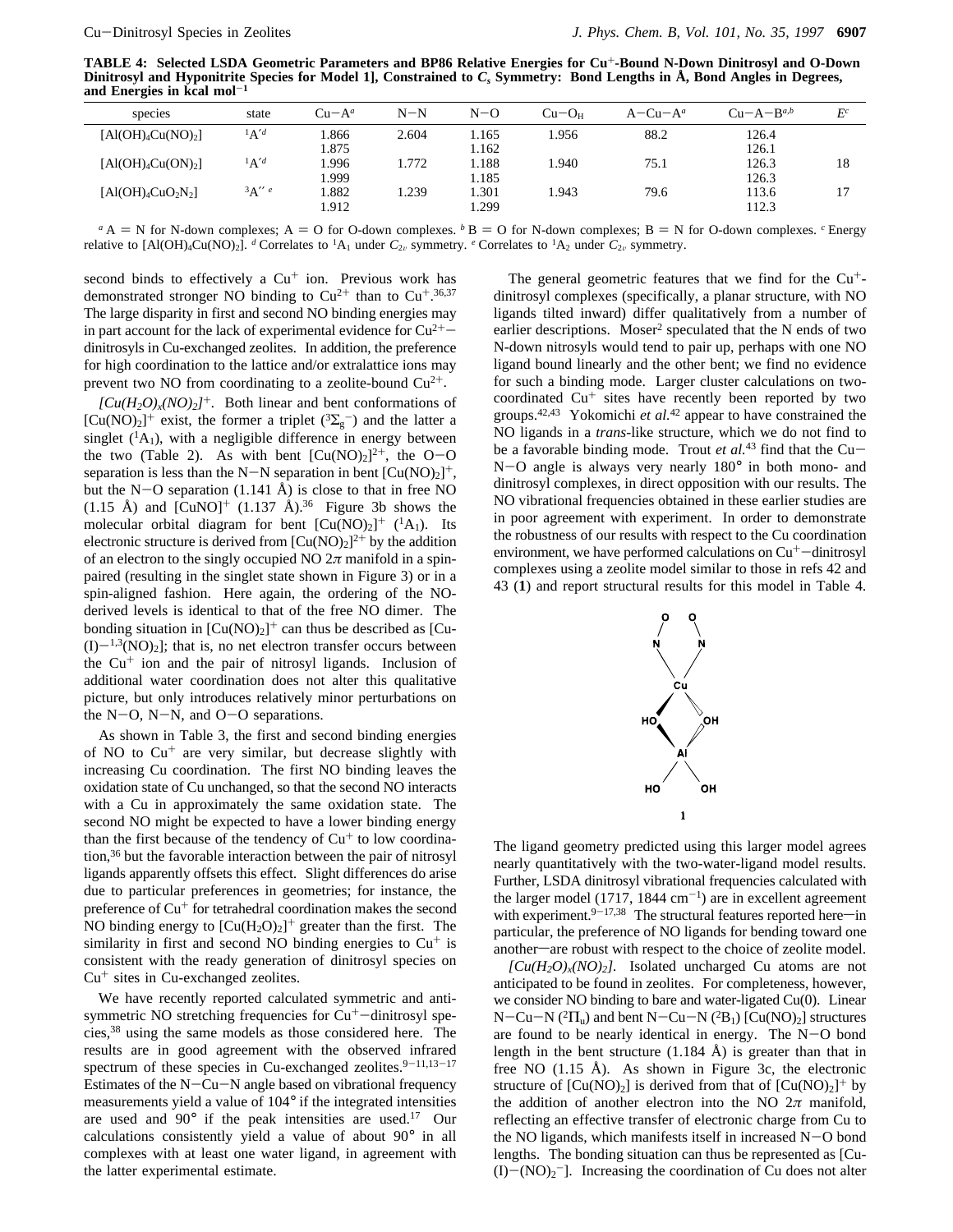**TABLE 5: Selected LSDA Geometric Parameters, Cu d Population, and BP86 Fragmentation Energies for [Cu(H2O)***x***(ON)2]**<sup>+</sup> and  $[Cu(H_2O)_xO_2N_2]^n$ <sup>+</sup> Complexes: Bond Lengths in Å, Bond Angles in Degrees, and Energies in kcal mol<sup>-1</sup>

|                        | state                              | $Cu-ON$ | $N-O$ | $N-N$ | $Cu-OH$          | $O-Cu-O$ | $Cu-O-N$ | Cu d pop. | $E^a$    |  |
|------------------------|------------------------------------|---------|-------|-------|------------------|----------|----------|-----------|----------|--|
| $[Cu(H_2O)_x(ON)_2]^+$ |                                    |         |       |       |                  |          |          |           |          |  |
| $x = 0$                | $^1A_1$                            | 2.060   | 1.153 | 2.010 |                  | 80.4     | 123.5    | 9.83      | $-49.4$  |  |
| $x=1$                  | $^1A_1$                            | 2.043   | 1.159 | 1.965 | 1.907            | 77.0     | 127.0    | 9.75      | $-83.1$  |  |
| $x = 2$                | $^1A_1$                            | 2.034   | 1.168 | 1.902 | 2.009            | 75.5     | 127.6    | 9.71      | $-101.9$ |  |
| $x = 4$                | $^1A_1$                            | 2.093   | 1.170 | 1.916 | 2.166            | 72.4     | 130.1    | 9.78      | $-114.3$ |  |
| $x = 0$                | ${}^3B_1$                          | 2.056   | 1.160 | 1.964 |                  | 80.9     | 121.9    | 9.87      | $-42.2$  |  |
| $x=1$                  | ${}^3B_1$                          | 1.986   | 1.164 | 1.962 | 1.986            | 80.0     | 125.6    | 9.78      | $-76.7$  |  |
| $x = 2$                | ${}^3B_1$                          | 2.169   | 1.176 | 1.778 | 1.924            | 74.4     | 121.8    | 9.72      | $-100.7$ |  |
| $x = 4$                | ${}^3B_1$                          | 2.254   | 1.179 | 1.755 | 2.126            | 71.0     | 124.8    | 9.78      | $-113.8$ |  |
| $[Cu(H_2O)_xO_2N_2]^+$ |                                    |         |       |       |                  |          |          |           |          |  |
| $x = 0$                | $^{1}A_{1}^{*}$                    | 1.927   | 1.270 | 1.161 |                  | 82.5     | 105.9    | 9.57      | $-18.4$  |  |
| $x=1$                  | $^{1}A_{1}^{*}$<br>$^{1}A_{1}^{*}$ | 1.875   | 1.286 | 1.170 | 1.882            | 80.1     | 109.9    | 9.45      | $-62.7$  |  |
| $x = 2$                |                                    | 1.900   | 1.285 | 1.170 | 2.063            | 80.6     | 109.6    | 9.49      | $-78.4$  |  |
| $x = 4$                | $^{1}A_{1}^{*}$                    | 1.894   | 1.308 | 1.182 | 2.161            | 80.9     | 110.4    | 9.46      | $-108.7$ |  |
| $x = 0$                | ${}^3A_2$                          | 1.953   | 1.255 | 1.259 |                  | 79.1     | 100.3    | 9.61      | $-24.4$  |  |
| $x=1$                  | ${}^3A_2$                          | 1.924   | 1.263 | 1.266 | 1.896            | 78.3     | 113.4    | 9.51      | $-66.5$  |  |
| $x = 2$                | $A_2$                              | 1.928   | 1.276 | 1.242 | 2.011            | 78.3     | 113.0    | 9.48      | $-87.9$  |  |
| $x = 4$                | ${}^3A_2$                          | 1.940   | 1.284 | 1.261 | 2.167            | 76.5     | 114.3    | 9.49      | $-110.7$ |  |
|                        |                                    |         |       |       | $[Cu(H2O)xO2N2]$ |          |          |           |          |  |
| $x = 0$                | $^{2}B_{2}$                        | 1.883   | 1.319 | 1.215 |                  | 85.8     | 106.4    | 9.65      | $-53.5$  |  |
| $x=1$                  | $^{2}B_{2}$                        | 1.871   | 1.329 | 1.216 | 1.938            | 83.3     | 109.8    | 9.58      | $-74.8$  |  |
| $x = 2$                | $^{2}B_{2}$                        | 1.886   | 1.333 | 1.218 | 2.146            | 83.3     | 109.5    | 9.62      | $-81.1$  |  |
| $x = 4$                | $^{2}B_{2}$                        | 1.958   | 1.348 | 1.221 | 2.247            | 79.5     | 111.9    | 9.61      | $-97.5$  |  |
|                        |                                    |         |       |       |                  |          |          |           |          |  |

*a* Energy of reaction  $Cu^{n+} + xH_2O + 2NO \rightarrow [Cu(H_2O)_x(ON)_2]^+$  or  $[Cu(H_2O)_xO_2N_2]^{n+}$ .

this description. Table 3 contains the successive binding energies of the first and second nitrosyl ligands to bare and water-ligated Cu(0). The second NO binds more strongly to Cu than the first; the first NO binds to a neutral Cu, while the second binds to effectively a  $Cu<sup>+</sup>$  center. The first and second NO binding energies do increase slightly as the Cu coordination increases, *i.e.,* as the Cu center becomes a better electron donor.

**B.** O-Down Structures. NO can also bind to  $Cu^{n+}$  centers through its O atom. Stable O-down mononitrosyl complexes exist for  $Cu<sup>0</sup>$  and  $Cu<sup>+</sup>$  with 0-4 water ligands and for highly coordinated  $Cu^{2+}$ . In each case, the O-down complex is less stable than the corresponding N-down complex by  $10-15$  kcal  $mol^{-1}$ . The geometric and electronic structures of the O-down complexes are similar to that of the N-down variety, with  $N-O$ separations slightly longer in the O-down complexes. For both orientations, bent binding of NO is preferred to linear binding in neutral and  $1+$  cases by about  $10-15$  kcal mol<sup>-1</sup>.

Although the addition of a second NO ligand is not expected to change this preference for N-down binding, it is useful to consider possible O-down structures, as such less stable species may in fact play a greater role in NO decomposition (cf. section VI). O-down chelating and bridging transition metal hyponitrite complexes are known to exist.<sup>69</sup> Copper hyponitrites have been observed<sup>70,71</sup> but have not been structurally characterized; platinum hyponitrites have been shown to have an O-down bidendate structure with a relatively short N-N bond ( $\approx$ 1.21  $A)$ .<sup>62</sup>

Two distinct types of O-down dinitrosyl complexes are found within the water-ligand model. The first, which we denote  $[Cu(H<sub>2</sub>O)<sub>x</sub>(ON)<sub>2</sub>]<sup>n+</sup>$ , are similar in geometric and electronic structure to the N-down complexes just discussed: the N-O separations are small, and the two NO tilt inward, so that the N-N separation is less than the O-O separation. The second, which we denote  $[Cu(H<sub>2</sub>O)<sub>x</sub>O<sub>2</sub>N<sub>2</sub>]<sup>n+</sup>$ , are more closely akin to the anionic hyponitrites discussed in section III than to a dinitrosyl species: the N-N separation is considerably reduced and the N-O separations increased compared to both N-down and O-down dinitrosyl complexes. Neither of these binding modes is stable to dissociation on  $Cu^{2+}$ ; we focus here on the  $Cu<sup>+</sup>$  and  $Cu<sup>0</sup>$  complexes.

 $[Cu(H_2O)_x(ON)_2]^+$  *and*  $[Cu(H_2O)_xO_2N_2]^+$ . Both dinitrosyl (with N-N separations of  $\approx$ 1.9-2.0 Å) and hyponitrite (with N-N separations of  $\approx$ 1.2 Å) binding modes exist, and for each type both singlet and triplet states are accessible. The important structural parameters, Cu d populations, and BP86 binding energies are summarized in Table 5. The singlet dinitrosyl states, although of the same symmetry, are electronically distinct from the singlet hyponitrite ones; the former are labeled  ${}^{1}A_1$ and the latter  ${}^{1}A_{1}^{*}$  in Table 5 to highlight this difference.

The electronic structure of  $[Cu(ON)_2]^+$  (<sup>1</sup>A<sub>1</sub>, Figure 4a) is similar to that of the N-down isomer,  $[Cu(NO)<sub>2</sub>]$ <sup>+</sup> (Figure 3b); the ordering of the NO-derived levels is preserved and is identical to that of free  $(NO)_2$ . The bonding situation in this and the water-coordinated homologues can thus be represented as  $[(H_2O)_xCu(I)-(ON)_2]$ , with little effective charge transfer between the Cu and  $(ON)_2$  fragments. The Cu d populations (Table 5) are consistent with this representation and are in fact even larger than the corresponding N-down populations (Table 2). The singlet states are again slightly more stable than the triplet, although the separation is small and decreases with increasing Cu coordination. Increasing coordination also drives a decrease in N-N separation to a value less than that in the free NO dimer and with the separation in the triplet states less than in the singlet states.

The electronic structure of  $\left[\text{CuO}_2\text{N}_2\right]^+$  (Figure 4b) is qualitatively different from the N-down and O-down dinitrosyls considered thus far. The Cu d and NO derived levels are strongly mixed, making assignment of the Cu oxidation state more difficult. Both the Cu d populations (Table 5) and decomposition of the molecular orbitals indicate an oxidation state closer to Cu(II) than to Cu(I). Comparison of the molecular orbital diagrams in Figure 2 with that of  $[CuO<sub>2</sub>N<sub>2</sub>]<sup>+</sup>$ indicates a similarity to an  $N_2O_2$ <sup>-</sup> anion; a decomposition in terms of fragment molecular orbitals reinforces this separation into Cu<sup>2+</sup> and N<sub>2</sub>O<sub>2</sub><sup>-</sup> fragments, with mixing occuring almost exclusively between the  $b_2$  Cu d orbital and the  $1b_2$  and  $2b_2$ levels of  $N_2O_2$ <sup>-</sup> (Figure 2). The bonding situation can thus be characterized as  $\text{[Cu(II)-(O<sub>2</sub>N<sub>2</sub>)<sup>-</sup>]}$ . Electron transfer from Cu to the NO ligands drives formation of the hyponitrite structure and thereby of a short  $N-N$  bond. This metal-mediated  $N-N$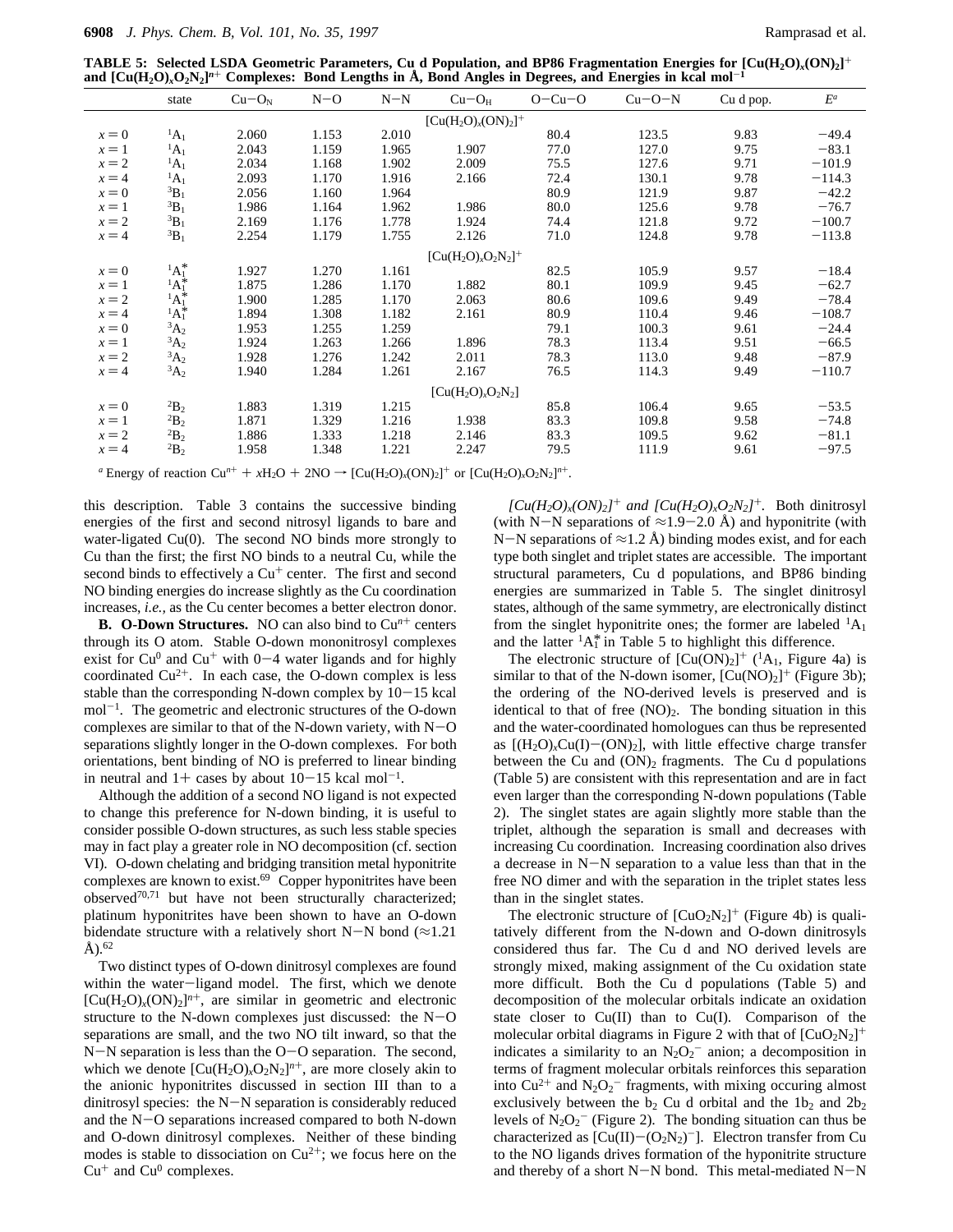

**Figure 4.** Molecular orbital diagrams for O-down dinitrosyl binding to bare  $Cu<sup>+</sup>$  (a), hyponitrite-like binding to bare  $Cu<sup>+</sup>$  (b), and hyponitrite-like binding to bare  $Cu^{0}$  (c). For ease of interpretation, the orbitals are shifted vertically so that the top of the Cu d orbital manifolds have the same energy. Levels below those indicated by arrows are all doubly occupied, those above are empty, and those with a dominant Cu d component are indicated by bold lines.

bond formation suggests a possible role for  $Cu<sup>+</sup>$  in catalyzing NO decomposition.

Inclusion of water ligands does not alter this qualitative bonding picture, nor does it significantly alter the hyponitrite geometry, although it does modify the relative energies of various binding modes, by increasing the electron density at the  $Cu<sup>+</sup>$  center. As shown in the fourth column of Table 3, the singlet N-down dinitrosyl structure is more stable than the singlet O-down form by approximately 20 kcal mol<sup>-1</sup>, regardless of coordination. The triplet hyponitrite structure is much less favorable at low coordination; as the Cu coordination (and electron-donating ability) increases, the hyponitrite form becomes increasingly favorable (Table 3, column 5). In fact, using the explicit Al-containing zeolite model introduced earlier (**1**), the same O-down binding modes are observed (Table 4), but with the hyponitrite slightly lower in energy than the dinitrosyl complex. While the  $Cu^+$ -hyponitrites may not be stable enough to be observed experimentally in Cu-zeolites, they may play an important role in  $N-N$  bond forming processes in these materials.

 $[Cu(H_2O)_xO_2N_2]$ . A neutral Cu atom is a much stronger electron donor than a  $Cu<sup>+</sup>$  ion; consequently, the only stable O-down structure in this case is the hyponitrite. In fact, with the exception of the bare Cu atom, the hyponitrites are more stable than the N-down dinitrosyl complexes (last column of Table 3). The electronic structure of  $\left[\text{CuO}_2\text{N}_2\right]$  (Figure 4c) is closely related to the monocation, and charge and orbital



**Figure 5.** (a) Variation of total BP86 energy of  $[Cu(NO)<sub>2</sub>]$ <sup>+</sup> as a function of N-Cu-N angle for both linearly constrained and relaxed Cu-N-O angle. (b) Corresponding variation of relaxed Cu-N-O angle. All other geometric parameters are optimized.

analyses are consistent with the description  $[(H_2O)_xCu(I)$  $O_2N_2$ <sup>-</sup>]. Unlike the dinitrosyl complexes, the hyponitrites do bind water ligands strongly (last column in Table 5), as a result of the Cu oxidation. The geometries of the neutral hyponitrites are similar to the  $Cu<sup>+</sup>$  hyponitrites, with some modifications associated with the greater electron donation of Cu(0). The structures  $\text{[Cu(H<sub>2</sub>O)<sub>x</sub>O<sub>2</sub>N<sub>2</sub>]}$  are typical of metal hyponitrites.<sup>50</sup>

### **V. Coupling between Nitrosyl Ligands in Cu**-**Dinitrosyl Complexes**

As noted above, a feature common to all the Cu-dinitrosyl complexes is the "leaning inward" of the nitrosyl ligands, suggesting some electronic interaction between the ligands, but mediated through the atoms not directly bound to the Cu center. In this section, we further interrogate the origins of this structure, focusing on  $[Cu(NO)<sub>2</sub>]$ <sup>+</sup> as a prototype.

A single NO binds to a  $Cu<sup>+</sup>$  ion in a bent fashion, both to minimize overlap between the filled Cu d and partially filled NO 2*π* orbitals and to allow mixing of the partially filled 2*π* and vacant Cu 4s.<sup>36</sup> A second NO can bind to Cu in a spinpaired or spin-aligned manner. The global minimum of [Cu-  $(NO)_2$ <sup>+</sup> is a completely linear  $(D_{\infty h})$   ${}^3\Sigma_g^-$  structure, in which the two unpaired electrons are delocalized in  $\pi_u$  orbitals extending across the whole molecule. Pairing both electrons in one of the  $\pi_u$  orbitals produces a singlet state (<sup>1</sup> $\Delta_u$ ) 16 kcal  $mol^{-1}$  higher in energy. As shown in Figure 5a, if the N-Cu-N angle is varied while the NO are constrained to remain linear, both singlet and triplet states rise monotonically in energy. In contrast, if the Cu-N-O angles are allowed to relax inward while varying the N-Cu-N coordinate and keeping the entire system planar, both states are stabilized, and in particular, a  ${}^{1}A_1$  minimum energy structure is obtained. This stabilization occurs only if the ligands bend toward one another; bending only one ligand, or bending away from each other, does not lead to the same stabilization.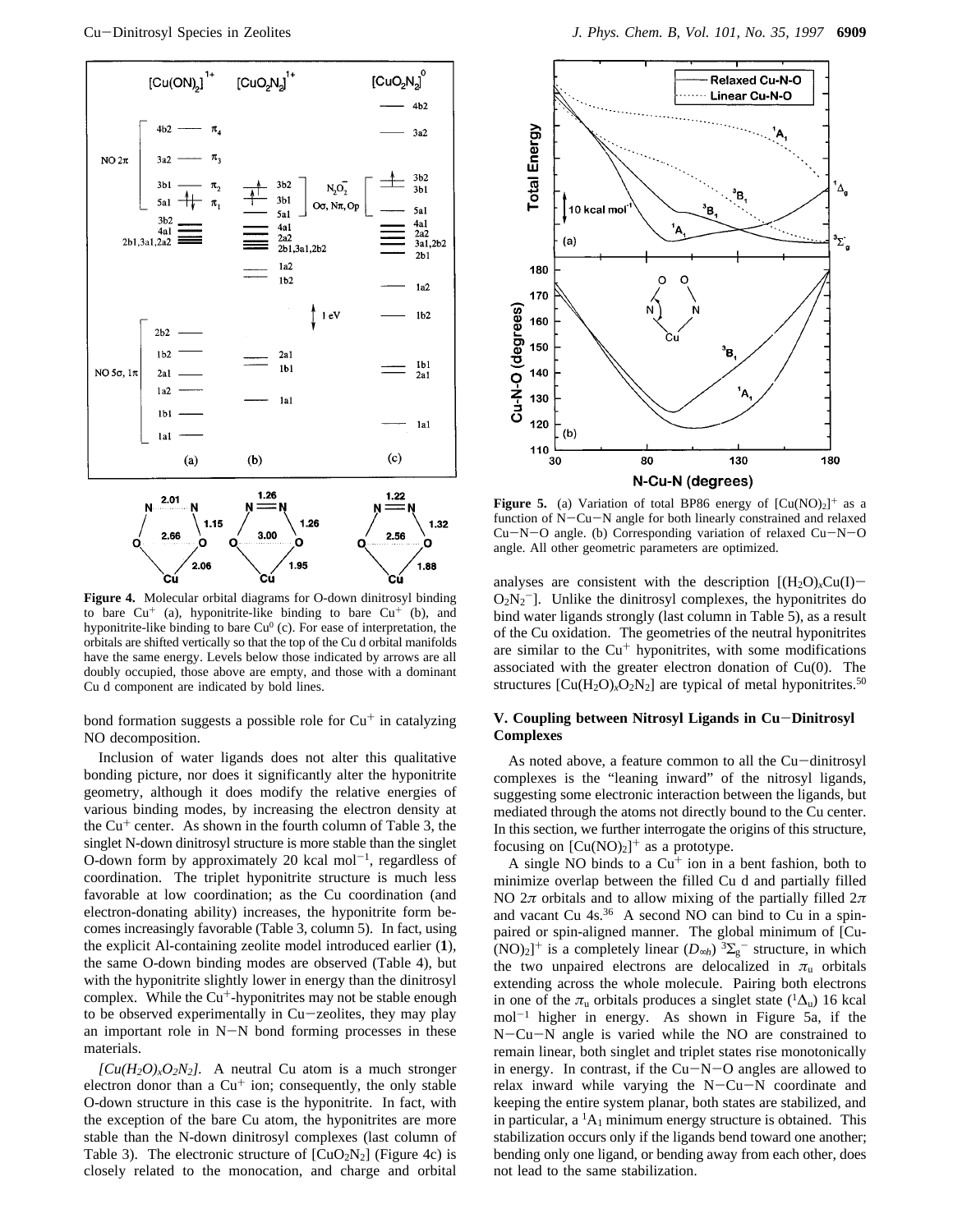

Figure 6. Evolution of BP86 energy levels (a) and BP86 total energy (b) of  $[Cu(NO)_2]^+$  as a function of the Cu-N-O angle. The Cu-N bond length, N-Cu-N angle, and N-Cu-N-O dihedral angle are fixed at 1.95 Å, 95 $^{\circ}$ , and 0 $^{\circ}$ , respectively (corresponding to a N-N bond length of 2.87 Å), and the  $N-O$  bond length is optimized for a range of Cu-N-O angles.

A subtle interplay of metal-ligand and ligand-ligand interactions combine to produce the equilibrium dinitrosyl geometry. The molecular orbital diagram for  $[Cu(NO)<sub>2</sub>]$ <sup>+</sup> is shown in the center of Figure 3 and is highly reminiscent of that for the NO dimer (Figure 2). For a qualitative understanding of the final structure, it is sufficient to focus on the two highest lying occupied orbitals: the NO-based  $5a_1$  (2) and the Cu d-based  $3b_2$  (3).



The  $3b_2$  level is representative of the antisymmetric metalligand  $\sigma$  -bonding interaction, which helps bind the NO ligands to Cu but tends to force the ligands away from each other, because of its ligand-ligand antibonding character. In contrast, the  $5a_1$  level is bonding both between the Cu and NO and between the two NO and thus tends to draw the NO together. A balance is achieved at an  $N-Cu-N$  angle of approximately  $90^\circ$  and an O-O separation of about 2.2 Å. Figure 6 shows the change in orbital and total energies for fixed (equilibrium)  $Cu-N$  separation and  $N-Cu-N$  angle, for a range of values of the Cu-N-O angle. Bending inward of the NO ligands is accompanied by a stabilization of the  $5a_1$  level and decrease in the total energy by approximately 25 kcal mol<sup>-1</sup> (Figure 6b). This equilibrium geometry is essentially constant with respect to additional coordination for a given Cu oxidation state (Table 2). Oxidation or reduction of  $[Cu(NO)<sub>2</sub>]$ <sup>+</sup> by one electron only alters the occupation of the NO  $2\pi$  -derived orbitals (5a<sub>1</sub> and  $3b<sub>1</sub>$ ) and diminishes or enhances the ligand-ligand coupling, respectively.

Similar orbital arguments hold in the case of the O-down dinitrosyls, with the roles of the N and O centers reversed. The ligand-ligand interactions-now mediated through the N centers—are increased compared to the N-down analogs, because of the larger N contribution to the  $2\pi$  levels. The metal-ligand interactions are similarly decreased, producing a net destabilization compared to the N-down complexes.

It is interesting to contrast the  $Cu$ -dinitrosyl with  $Cu$ dicarbonyl complexes, in which the  $2\pi$  levels are vacant and ligand-ligand coupling is weak or nonexistent.<sup>38</sup> CO ligands are found to always bind linearly to a Cu cation, with the C-Cu-C angle in a dicarbonyl complex determined primarily by interligand repulsions and always greater than the  $N-Cu-N$ angle in the corresponding dinitrosyl complex. Further, the splitting between symmetric and antisymmetric  $C-O$  stretching modes is considerably less than the splitting between the corresponding N-O modes.38

The strong ligand-ligand interactions and similarity in electronic structure between free  $(NO)_2$  and dinitrosyl complexes suggest that it may be appropriate to view  $(NO)_2$  as a single, bidentate ligand. Evidence does exist for the enhanced dimerization of NO within zeolite nanopores.<sup>74</sup> It is possible that  $(NO)_2$  may adsorb directly onto a Cu site in either the N-down or O-down orientation, with charge transfers from and to the ligand depending on the Cu oxidation state.

#### **VI. NO Decomposition and N**-**N Bond Formation**

**A. Free NO Decomposition.** We now attempt to assess the likelihood of participation of the dinitrosyl complexes in NO decomposition. We begin by considering the decomposition of free NO (reaction 1) by a concerted process in which two NO molecules pass through a symmetric-*cis* form of (NO)2, simultaneously forming  $N-N$  and  $O-O$  bonds and breaking N-O bonds. The decomposition reaction 1 is exothermic by about 44 kcal mol<sup>-1</sup> at the BP86 level of theory, in good agreement with the value of 43 kcal mol<sup>-1</sup> determined from experimental atomization energies.<sup>61,75</sup> Figure 7 shows a schematic orbital correlation diagram<sup>76-78</sup> along such a pathway, including the evolution of  $1\pi$ ,  $5\sigma$ ,  $2\pi$ , and  $6\sigma$  derived levels of two isolated NO molecules (left),  $cis$ -(NO)<sub>2</sub> (middle), and N<sub>2</sub> and  $O_2$  (right), with  $C_{2v}$  symmetry maintained throughout. Each of the three sets of molecules has a triplet ground state; the unpaired electrons are indicated by arrows in Figure 7. The occupied orbitals of two NO correlate with those of  $(NO)<sub>2</sub>$ , and thus NO dimerization is symmetry allowed. The further decomposition to  $N_2$  and  $O_2$  is clearly symmetry forbidden: among majority spin levels, occupied (5*σ*) and vacant (6*σ*) levels of NO correlate, respectively, with vacant (2*π*) and occupied  $(1\pi)$  levels of N<sub>2</sub> and O<sub>2</sub>; additional forbidden crossings occur among the minority spin levels. It follows that a major reorganization of charge density is necessary to decompose  $(NO)_2$  to  $N_2$  and  $O_2$  and that the direct decomposition reaction will have a large energy barrier. The *formal* symmetry forbidden nature disappears when the molecular symmetry is relaxed (to *Cs*, for instance), but its effects will persist in the form of a large energy barrier.

An alternative argument can be made based on state correlations (Figure 8). The ground state of two isolated NO molecules and of the decomposition products is  ${}^{3}B_{1}$ , but the dominant configuration of the latter state  $(a_2 \times b_2)$  differs by a quadruple excitation from the leading configuration of the former ( $a_1 \times$  $b_1$ ).<sup>79</sup> Because the states are of the same total symmetry, they can mix along the reaction coordinate, allowing the entire reaction to proceed on the ground-state potential energy surface and avoiding the intended orbital crossing. Nevertheless, the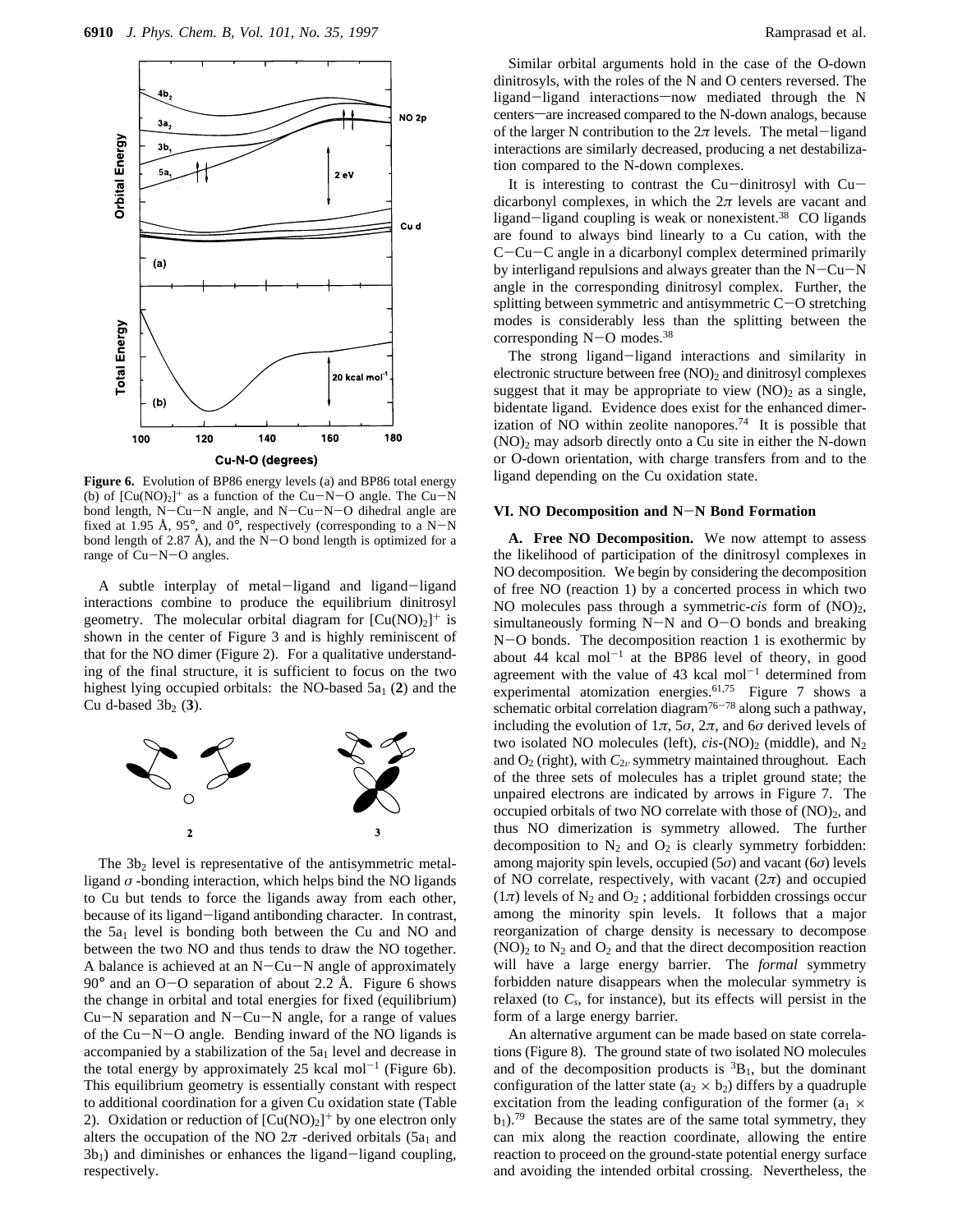

**Figure 7.** Orbital correlation diagram for two isolated NO molecules (left), the *cis*-symmetric dimer (NO)<sub>2</sub> (center), and N<sub>2</sub> and O<sub>2</sub> (right). Levels below those indicated by arrows are all doubly occupied, and those above are empty. Levels involved in forbidden crossings are connected by solid lines, and the levels themselves are darkened and pictured. The majority spin level crossing is indicated by a circle.



**Figure 8.** State correlation diagram for two isolated NO molecules (left), the *cis*-symmetric dimer  $(NO)_2$  (center), and  $N_2$  and  $O_2$  (right).

presense of an underlying orbital crossing, and the expected large difference in energy between the ground and quadruply excited states, implies that the reaction barrier will be large.

**B. NO Decomposition and N**-**N Bond Formation on Zeolite-Bound Cu Ions.** The preceeding results make clear the origin of the large barrier to direct decomposition of NO. As we have seen above, the character and ordering of the NOderived levels in Cu-bound dinitrosyl complexes (either [Cu-  $(NO)_2$ <sup>n+</sup> or  $[Cu(ON)_2]^{n+}$  are essentially unchanged from those shown in Figure 7 for two isolated NO molecules or for free (NO)2. The only modification introduced by the Cu center is an increase or decrease by one electron of the occupancy of the  $2\pi$  levels with variation in the formal Cu oxidation state. The direct decomposition of any of these complexes to produce  $N_2$  and  $O_2$  (reaction 2) is thus forbidden by orbital symmetry in the same way that the free decomposition reaction is. Reaction 2 is expected to have an energy barrier at least as large as that of the free decomposition reaction (because Cu coordination stabilizes the reactants but not the products) and is not an important reaction pathway for Cu-dinitrosyl complexes in Cuexchanged zeolites.



A number of workers have considered short N-N bondcontaining structures, **3**, for N-down transition metal dinitrosyl complexes with d electron counts lower than the Cu systems studied here. Kersting and Hoffmann<sup>80</sup> used extended Hückel orbital and total energies to investigate  $ReCl_4 (NO)_2^-$ , which has a  ${Re(NO)_2}^6$  core, but found that N-N bond formation was not energetically favorable. Casewit and Rappe<sup>81</sup> used *ab initio* (GVB-CI) methods to support a short N-N bond structure in FeCl<sub>2</sub> (H<sub>2</sub>O)<sub>2</sub>(NO)<sub>2</sub>, which has a  ${Fe(NO)_2}^8$  core. Formation of a N-down hyponitrite structure with a short  $N-N$  bond from adsorbed dinitrosyl species has also been suggested to occur on Rh surfaces, $3$  and Moser<sup>2</sup> long ago proposed such a structure (**4**) for Cu dinitrosyl species.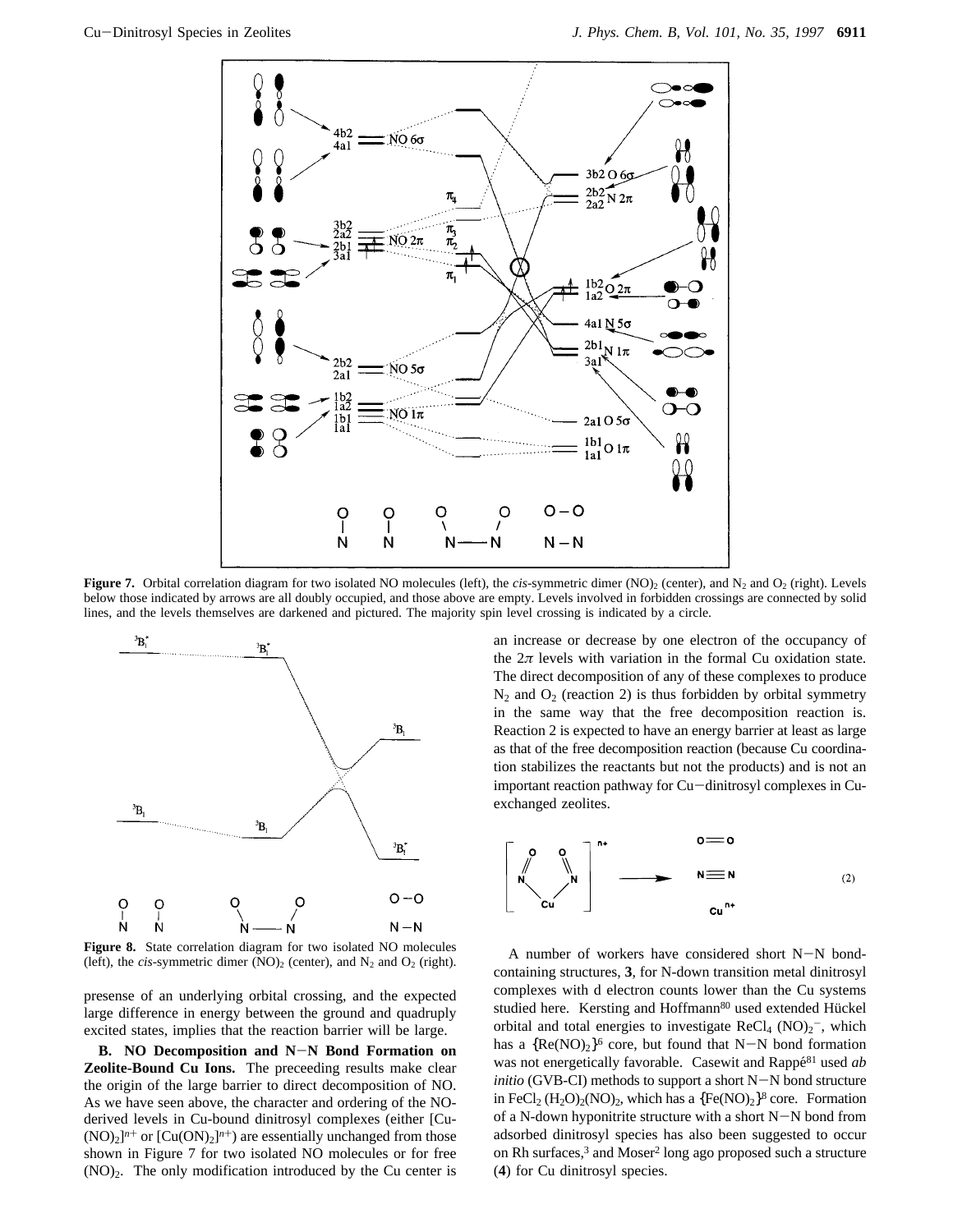

None of the N-down dinitrosyl results presented in section IV suggest this type of N-N coupling. Decreasing the N-Cu-N angle in  $[Cu(NO)_2]^+$  below its equilibrium value while relaxing all other geometric parameters (Figure 5a) leads to dissociation into Cu<sup>+</sup> and <sup>1</sup>A<sub>1</sub> or <sup>3</sup>B<sub>1</sub> (NO)<sub>2</sub> fragments rather than  $N-N$  bond formation. If instead of varying the  $N-Cu-N$ angle, the  $N-N$  separation is artificially decreased, the energy of the system again rapidly increases, and an initially vacant out-of-plane bonding combination of NO  $2\pi$  orbitals is stabilized below one of the Cu d levels, reflecting an approximate oneelectron oxidation of the Cu center. The resultant electronic state is reminiscent of the "hyponitrite-like" O-down structures discussed earlier, and in fact geometric relaxation of this configuration does return the system to an O-down structure. In a similar fashion, we find no evidence for  $N-N$  coupling in the  $[Cu(NO)_2]$  or  $[Cu(NO)_2]^{2+}$  systems.

We conclude then that the stable Cu dinitrosyl complexes identified in experimental investigations do not contain an N-N bond, nor are they precursors to the formation of  $N-N$  bondcontaining products: they are likely spectators and not participants in NO decomposition. The only structures identified in this study that do suggest the forming of a new  $N-N$  bond on a Cu cation are the hyponitrites,  $[Cu(O<sub>2</sub>N<sub>2</sub>)]<sup>+</sup>$ . Because of the difference in electron configurations, it is unlikely that the metastable hyponitrite structure can be formed directly from either an N-down or O-down dinitrosyl. More likely, if they exist, the hyponitrites are formed by the sequential addition of two NO in an O-down fashion on a single  $Cu<sup>+</sup>$  center. Although their stability is enhanced by increasing electron density at the Cu center (for instance, by high Cu coordination or proximity to a strong Lewis base site), the hyponitrites may exist only transiently in zeolites, making their experimental identification difficult.

It is easy to verify that decomposition of the hyponitrite complexes to  $N_2$  and  $O_2$  is symmetry forbidden, and we conclude that an NO decomposition mechanism based on a single-step disproportionation of Cu-bound dinitrosyl or hyponitrite-like species to free  $N_2$  and  $O_2$  is highly unlikely. NO decomposition on a single Cu site, if it occurs at all, must occur in a multistep process, for instance, by the formation of a  $N_2O$ intermediate.<sup>10,13,16,17</sup> The N-N bond forming step in such a mechanism is unlikely to involve dinitrosyl (N-down and O-down) complexes; however, the hyponitrite-like complexes identified here hold considerable promise as precursors for such a multi-step decomposition process.82

#### **VII. Summary and Conclusions**

We have used simple cluster models to examine Cudinitrosyl complexes in zeolites and to address the question of N-N bond formation on a Cu center. Our main conclusions can be summarized as follows.

1. N-down binding is the preferred binding mode for two NO ligands to  $Cu^{2+}$  or  $Cu^{+}$ . The NO ligands adopt a tilted conformation, in which the N-N separation is larger ( $\approx$ 2.8 Å) than the O-O separation. Electron transfer maintains the Cu in an effective Cu(I) oxidation state, with binding on  $Cu^{2+}$  and Cu<sup>+</sup> represented as  $[Cu(I) - (NO)_2^+]$  and  $[Cu(I) - (NO)_2]$ , respectively.

2. Two different metastable O-down binding modes are observed on  $Cu^+$ , but not on  $Cu^{2+}$ . The first is similar in structure to the N-down dinitrosyl complex, with the N and O atoms reversed in position and some additional coupling between the N centers (N-N bond length  $\approx$  2 Å); it can be described as  $[Cu(I) - (ON)_2]$ . The second is a Cu-bound hyponitrite, formed by electron transfer from  $Cu<sup>+</sup>$  to the two NO and having a short N-N bond (N-N bond length  $\approx$  1.2 Å); it is characterized as [ $Cu(II) - O_2N_2$ <sup>-</sup>]. Both N- and O-down dinitrosyls are more stable than the hyponitrites, but the energy difference decreases with increasing Cu coordination.

3. A Cu ion does support the coupling between two bound NO ligands, but the primary interaction occurs through the atoms not directly coordinated to Cu, *i.e.,* through the O centers in N-down systems and through the N centers in O-down systems. True N-N bond formation occurs only in the hyponitrites.

4. The symmetry-forbidden nature of the direct decomposition of NO to  $N_2$  and  $O_2$  is not altered by NO binding to Cu, regardless of Cu oxidation state, and this mechanism is unlikely to account for the NO decomposition activity of Cu-exchanged zeolites.  $Cu<sup>+</sup>$  centers can promote the formation of N-N bonds via Cu-hyponitrites; these complexes may participate in more complex multistep NO decomposition processes. Such processes are currently under investigation in our laboratories.82

**Acknowledgment.** R.R. and J.B.A. would like to acknowledge support by NSF under Grant No. NSF-1-5-30897 (8), the National Center for Supercomputing Applications (NCSA), the Cornell Theory Center (CTC), and three summer appointments for R.R. at the Ford Research Laboratory.

#### **References and Notes**

(1) Shelef, M.; Kummer, J. T. *Chem. Eng. Prog. Symp. Ser.* **1971**, *67*, 74.

- (2) Moser, W. R. *The Catalytic Chemistry of Nitrogen Oxides*; Klimisch, R. L., Larson, J. G., Eds.; Plenum: New York, 1975; p 33.
	- (3) Ward, T. R.; Hoffmann, R.; Shelef, M. *Surf. Sci.* **1993**, *289*, 85.
	- (4) Koshi, M.; Asaba, T. *Int. J. Chem. Kinet.* **1979**, *11*, 305.
	- (5) Shelef, M. *Chem. Re*V*.* **1995**, *95*, 209.
	- (6) Centi, G.; Perathoner, S. *Appl. Catal. A* **1995**, *132*, 179.
	- (7) (a) Iwamoto, M.; Mizuno, N. *J. Automot. Eng. (Part D Proc. Inst.*

*Mech. Eng.)* **1993**, *207*, 23. (b) Iwamoto, M.; Hamada, H. *Catal. Today* **1991**, *10*, 57.

(8) Jang, H.-J.; Hall, W. K.; d'Itri, J. L. *J. Phys. Chem.* **1996**, *100*, 9416.

(9) Hoost, T. E.; Lafromboise, K. A.; Otto, K. *Catal. Lett.* **1996**, *37*, 153.

- (10) Cheung, T.; Bhargava, S. K.; Hobday, M.; Foger, K. *J. Catal.* **1996**, *158*, 301.
- (11) Beutel, T.; Sárkány, J.; Lei, G.-D.; Yan, J. Y.; Sachtler, W. M. H. *J. Phys. Chem.* **1996**, *100*, 845.
- (12) Yamashita, H.; Matsuoka, M.; Tsuji, K.; Shioya, Y.; Anpo, M. *J. Phys. Chem.* **1996**, *100*, 397.
- (13) Aylor, A. W.; Larsen, S. C.; Reimer, J. A.; Bell, A. T. *J. Catal.* **1995**, *157*, 592.
- (14) Dědecěk, J.; Sobalík, Z.; Tvaružková, Z.; Kaucký, D.; Wichterlová, B. *J. Phys. Chem.* **1995**, *99*, 16327.
- (15) Spoto, G.; Zecchina, A.; Bordiga, S.; Ricchiardi, G.; Martra, G. *Appl. Catal. B: En*V*.* **1994**, *3*, 151.

(16) Valyon, J.; Hall, W. K. *J. Phys. Chem.* **1993**, *97*, 1204.

- (17) Giamello, E.; Murphy, D.; Magnacca, G.; Morterra, C.; Shioya, Y.; Nomura, T.; Anpo, M. *J. Catal.* **1992**, *136*, 510.
- (18) Hoost, T. E.; Lafromboise, K. A.; Otto, K. *Catal. Lett.* **1995**, *33*, 105.
- (19) Komatsu, T.; Ogawa, T.; Yashima, T. *J. Phys. Chem.* **1995**, *99*, 13053.
- (20) Iwamoto, M.; Yahiro, H.; Mizuno, N.; Zhang, W. X.; Mine, Y.; Furukawa, H.; Kagawa, S. *J. Phys. Chem.* **1992**, *96*, 9360.
- (21) Petunchi, J. O.; Marcelin, G.; Hall, W. K. *J. Phys. Chem.* **1992**, *96*, 9967.
- (22) Anderson, M. W.; Kevan, L. *J. Phys. Chem.* **1987**, *91*, 4174.

(23) Kucherov, A. V.; Hubbard, C. P.; Shelef, M. *J. Catal.* **1995**, *157*, 603.